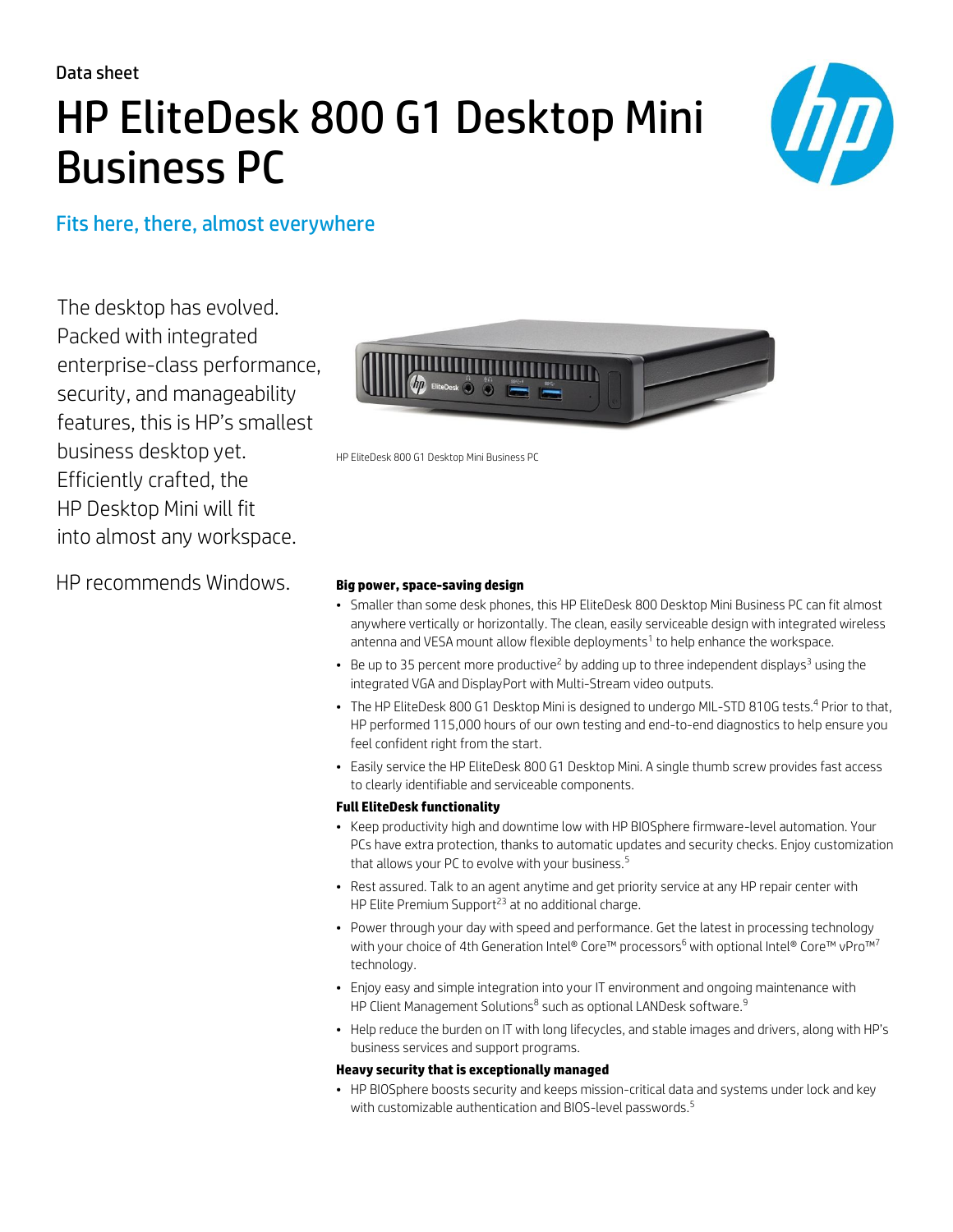• HP Trust Circles helps protect your data by helping to ensure that only assigned contacts can access critical files.<sup>24</sup>

#### **Green with envy**

• The low energy consumption levels of this ENERGY STAR® qualified and Electronic Product Environmental Assessment Tool (EPEAT)® Gold<sup>10</sup> registered PC supports 24x7 operations. Consuming less than 8 W of power at idle, your Desktop Mini can be always on and always updated.

# HP EliteDesk 800 G1 Desktop Mini Business PC



|                                      | <b>HP EliteDesk 800 G1 Desktop Mini Business PC</b>                                                                                                                                                                                                                                                                                                                                                                                                                                                                                                                                         |                                                                                                                                                     |
|--------------------------------------|---------------------------------------------------------------------------------------------------------------------------------------------------------------------------------------------------------------------------------------------------------------------------------------------------------------------------------------------------------------------------------------------------------------------------------------------------------------------------------------------------------------------------------------------------------------------------------------------|-----------------------------------------------------------------------------------------------------------------------------------------------------|
|                                      |                                                                                                                                                                                                                                                                                                                                                                                                                                                                                                                                                                                             |                                                                                                                                                     |
| <b>Operating systems</b>             | Pre-installed (availability varies by region):<br>Windows 8.1 Pro (64-bit)*<br>Windows 8.1 (64-bit)*<br>Windows 7 Ultimate (64-bit)**<br>Windows 7 Ultimate (32-bit)**<br>Windows 7 Professional (64-bit)**<br>Windows 7 Professional (32-bit)**<br>Windows 7 Professional (64-bit-available through downgrade rights from Windows 8.1 Pro)***<br>Windows 7 Professional (32-bit—available through downgrade rights from Windows 8.1 Pro)***<br>Windows 7 Home Premium (64-bit)**<br>Windows 7 Home Premium (32-bit)** (LAR only)<br>FreeDOS 2.0<br>Novell SUSE Linux Enterprise Desktop 11 |                                                                                                                                                     |
| <b>Processors</b> <sup>6</sup>       | Intel® Pentium® and 4th Generation Core™ i3, i5, and i7 processors; Intel® vPro™ Technology7 and Intel® Stable Image Platform<br>Program (SIPP) supported                                                                                                                                                                                                                                                                                                                                                                                                                                   |                                                                                                                                                     |
| Chipset                              | Intel® Q87 Express                                                                                                                                                                                                                                                                                                                                                                                                                                                                                                                                                                          |                                                                                                                                                     |
| Memory <sup>11</sup>                 | 1600 MHz DDR3 SDRAM; (2) SODIMM slots enabling up to 16 GB, dual channel memory support <sup>12</sup>                                                                                                                                                                                                                                                                                                                                                                                                                                                                                       |                                                                                                                                                     |
| Internal storage <sup>13</sup>       | 500GB SATA hard drive; up to 1 TB solid-state hybrid drive; up to 256 GB Opal self-encrypting solid-state drive (SSD)                                                                                                                                                                                                                                                                                                                                                                                                                                                                       |                                                                                                                                                     |
| Removable storage <sup>14</sup>      | Optional external HP USB External DVD/RW Drive (F2B56AA) <sup>1</sup>                                                                                                                                                                                                                                                                                                                                                                                                                                                                                                                       |                                                                                                                                                     |
| <b>Ports and connectors</b>          | Front: 3.5 mm headphone output and microphone jacks, (2)<br>USB 3.0 ports; one port with Fast Charge technology                                                                                                                                                                                                                                                                                                                                                                                                                                                                             | Rear: (4) USB 3.0 ports, (1) VGA video port, (2) DisplayPort with<br>multistream video ports, (1) RJ-45 network connector, 3.5 mm<br>audio out jack |
| <b>Expansion slots</b>               | (1) internal M.2 connector for optional wireless NIC module<br>(1) internal M.2 connector for optional SSD drive                                                                                                                                                                                                                                                                                                                                                                                                                                                                            |                                                                                                                                                     |
| Bays                                 | (1) 2.5 in. internal storage drive bay                                                                                                                                                                                                                                                                                                                                                                                                                                                                                                                                                      |                                                                                                                                                     |
| <b>VESA mount</b>                    | Support for VESA 100 mm mounting system on bottom of PC chassis                                                                                                                                                                                                                                                                                                                                                                                                                                                                                                                             |                                                                                                                                                     |
| Graphics                             | Integrated Intel® HD Graphics <sup>15</sup>                                                                                                                                                                                                                                                                                                                                                                                                                                                                                                                                                 |                                                                                                                                                     |
| Audio                                | DTS Studio Sound™, Realtek ALC 221 Audio (all ports stereo), microphone and headphone jacks, stereo audio line out, and integrated<br>speaker                                                                                                                                                                                                                                                                                                                                                                                                                                               |                                                                                                                                                     |
| <b>Communications</b>                | Integrated Intel® I217LM Gigabit Network Connection; optional wireless LAN card available <sup>1</sup>                                                                                                                                                                                                                                                                                                                                                                                                                                                                                      |                                                                                                                                                     |
| Input devices <sup>1</sup>           | USB keyboard, wireless keyboard and mouse, USB CCID Smartcard keyboard, USB PS/2 washable keyboard, USB Optical mouse,<br>USB 1000dpi laser mouse, USB PS/2 washable scroll mouse                                                                                                                                                                                                                                                                                                                                                                                                           |                                                                                                                                                     |
| Power                                | External 65 W power supply, Active PFC, 87% efficient                                                                                                                                                                                                                                                                                                                                                                                                                                                                                                                                       |                                                                                                                                                     |
| <b>Software</b><br>(Windows OS only) | HP business PCs are shipped with a variety of software titles, including HP Client Security, <sup>16</sup> HP ePrint Driver, <sup>17</sup> HP PageLift, <sup>18</sup><br>HP Support Assistant, <sup>19</sup> PDF Complete, and Skype. <sup>20</sup> Buy Office.                                                                                                                                                                                                                                                                                                                             |                                                                                                                                                     |
| Compatible<br><b>HP Commercial</b>   | HP EliteDisplay: HP EliteDisplay E201 (C9V73AA), HP EliteDisplay E221 (C9V76AA), HP EliteDisplay E231 (C9V75AA), HP EliteDisplay<br>E271i (D7Z72AA), and HP EliteDisplay E221c (D9E49AA) Monitors                                                                                                                                                                                                                                                                                                                                                                                           |                                                                                                                                                     |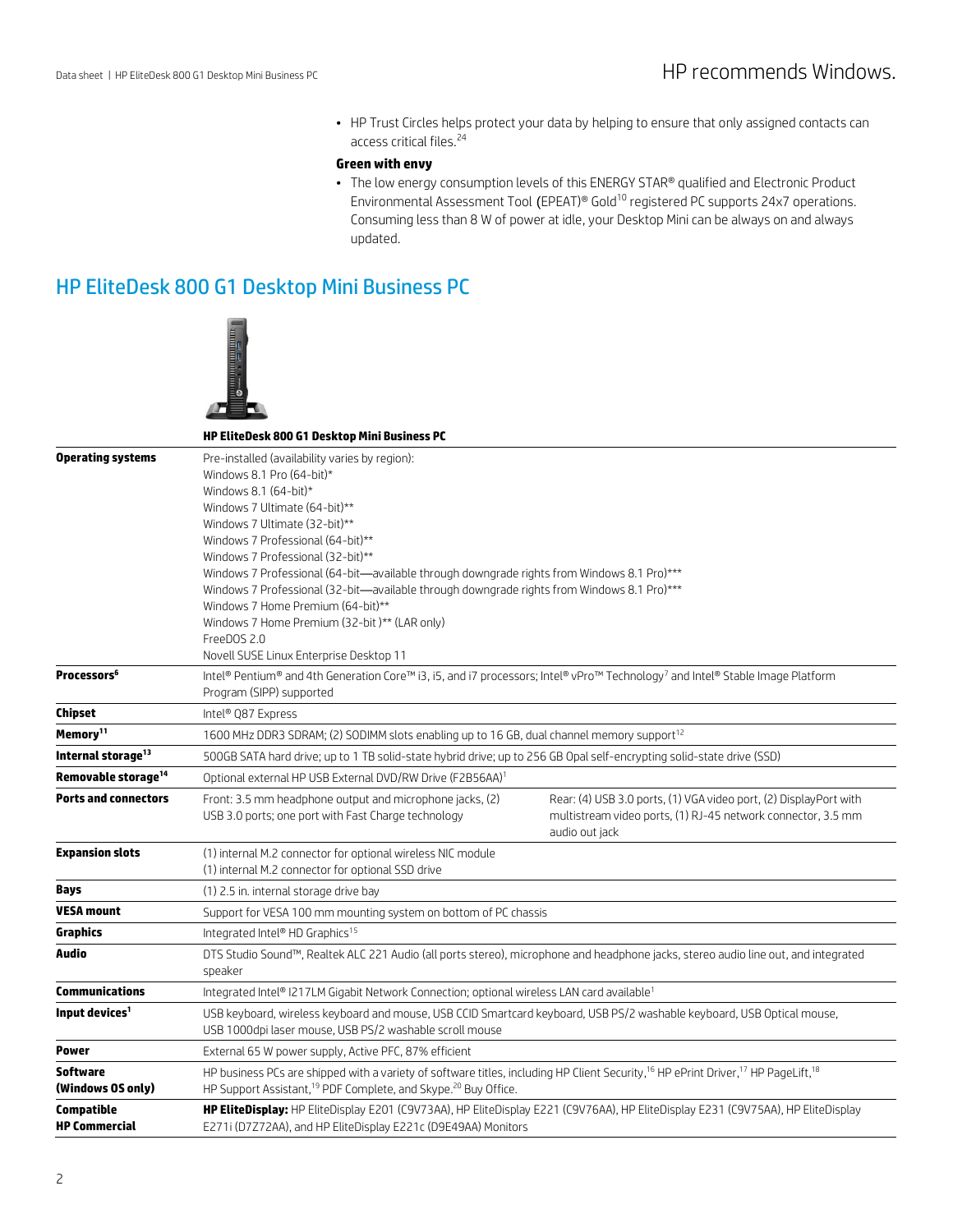| Monitors <sup>1,22</sup>                             | HP ProDisplay: HP ProDisplay P191 (C9E54AA), HP ProDisplay P201 (C9F26AA), and HP ProDisplay P221 (C9E49AA) Monitors<br><b>Other:</b> HP LA2405x (DOP36AA) and HP L2206tm (BOL55AA) Monitors |  |
|------------------------------------------------------|----------------------------------------------------------------------------------------------------------------------------------------------------------------------------------------------|--|
| Warranty and services                                | 3/3/3-year limited warranty, including telephone support 24x7; terms and conditions may vary by country and region; other HP Care<br>Pack services available. <sup>21</sup>                  |  |
| Weight                                               | 2.9 <sub>th</sub><br>1.3 ka                                                                                                                                                                  |  |
| <b>Chassis Dimensions</b><br>$(W \times H \times D)$ | $6.9 \times 1.3 \times 7.0$ in<br>175 x 34 x 177 mm                                                                                                                                          |  |

Please see the product QuickSpecs document for additional detailed specifications and information. Se[e www.hp.com/go/businessdesktopPCs](http://www.hp.com/go/businessdesktopPCs) for more information about HP Business Desktop PCs.